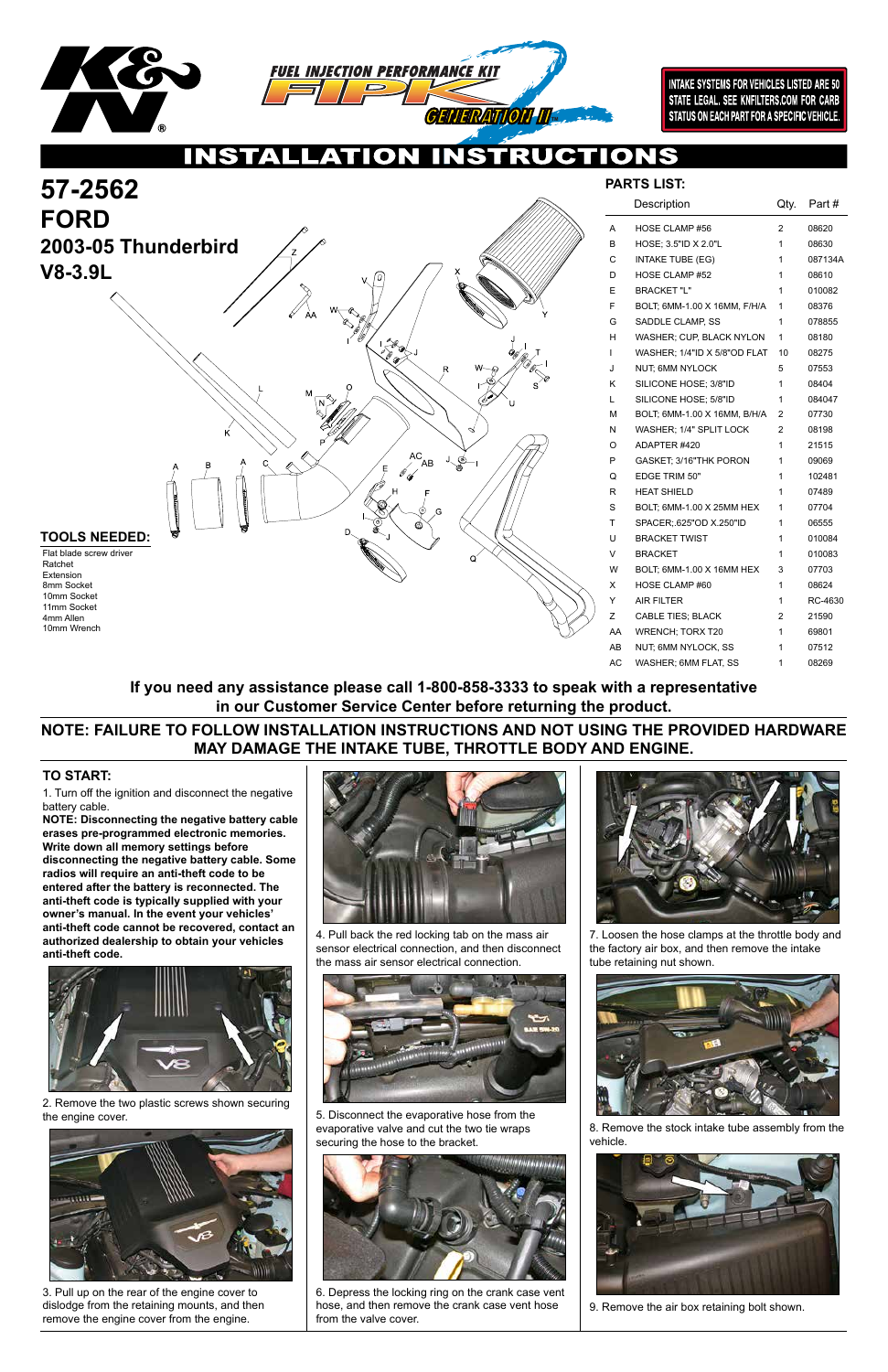# **Continued INSTALLATION INSTRUCTIONS**



10. Pull up firmly on the air box to dislodge it from the retaining pin, and then remove the air box from the vehicle.

**NOTE: K&N Engineering, Inc., recommends that customers do not discard factory air intake.**



11. Install the provided edge trim onto the heat shield as shown.



12. Install the heat shield mounting bracket (010083) onto the heat shield as shown with the provided hardware.



13. Install the heat shield into the vehicle and secure the bracket installed in step #12 to the factory air box mount with the factory bolt removed in step #9.



14. Install the provided 6mm bolt through the factory hole in the core support and then install the provided spacer onto the bolt as shown.



15. Install the provided heat shield bracket (010084) onto the bolt installed in step #14, and then fasten the bracket to the heat shield with the provided hardware.

**NOTE: Use the supplied 1/4" washer as a spacer between the bracket and heat shield.**



16. Install the saddle clamp onto the tube-mounting bracket with the provided hardware as shown.



17. Install the saddle bracket assembly onto the threaded stud on the engine as shown and secure with the provided hardware.



18. Install the provided silicone hose (08630) onto the throttle body and secure with the provided hose clamp.

19. Using the "TORX" wrench provided, remove the mass air sensor from the air box lid as shown.



20. Install the provided gasket onto the K&N® mass air adapter as shown.



21. Using the screws removed in step #19, install the mass air sensor into the K&N® mass air adapter.



22. Install the mass air assembly into the K&N® intake tube and secure with the provided hardware.

**NOTE: Be sure to install with the opening of the mass air sensor towards the filter end of the tube as shown.**



23. Install the K&N® intake tube assembly into the silicone hose at the throttle body and onto the



saddle clamp and secure with the provided hose clamp as shown.



24. Pull firmly on the crank case vent elbow to remove from the vent tube as shown.